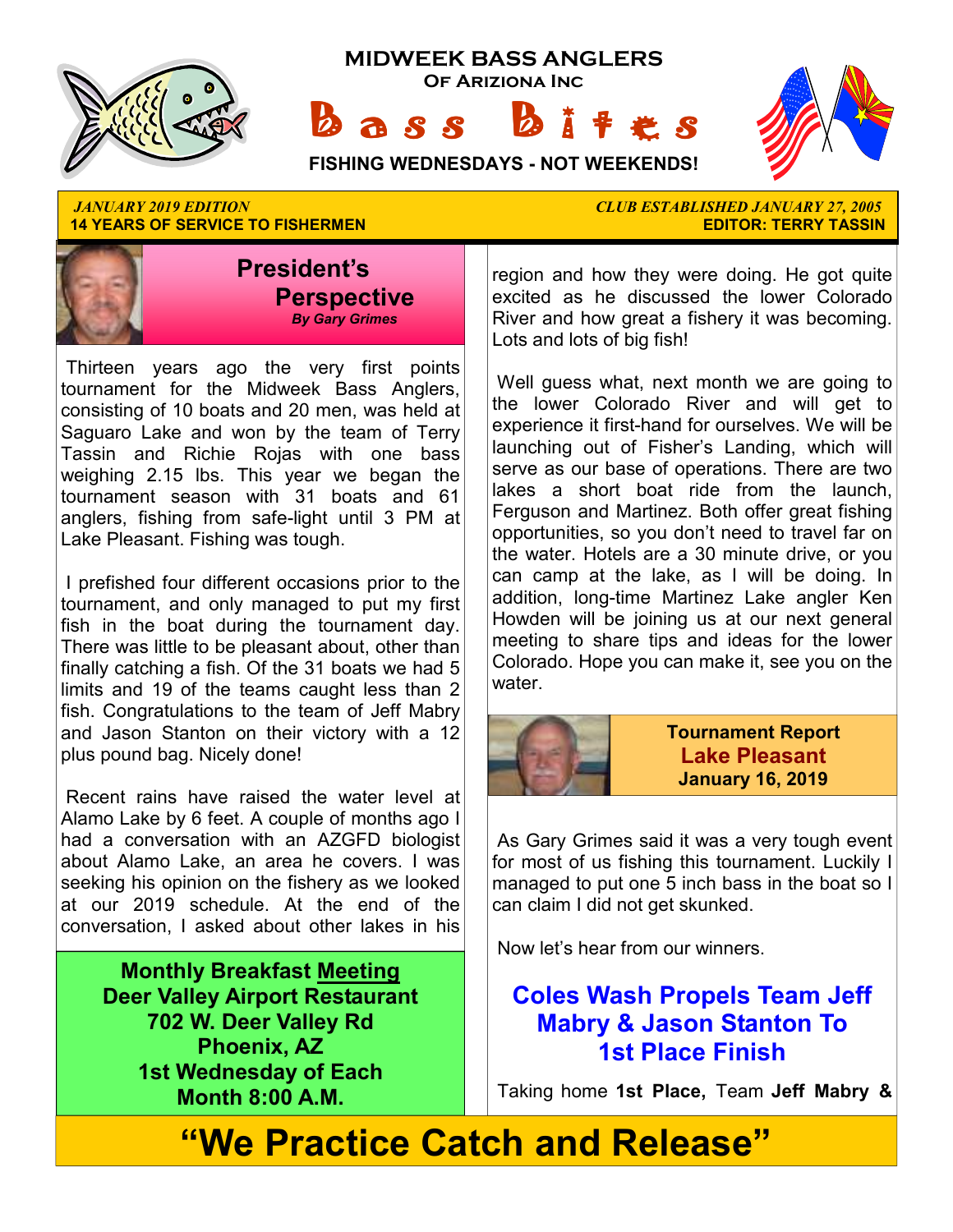Page 2

**Jason Stanton** brought to the scales the winning creel of five bass weighing 12.43 lbs. Thanks to Jeff's 4.11 lb bass the team also won **1st Place Big Fish** honors.

*Jeff Mabry:* Thanks to the tournament team for putting on a good tourney with a quick weigh-in.

 I was paired with Jason Stanton again. The last time we fished together we did pretty well and I knew I would need help in this tournament that he could provide. I prefished Sunday and found some fish in the main lake on a couple of my spots 30-35 feet deep. I knew I could catch them and one of them had a couple good bass on it. I also ran into Cole's Wash and threw the A-Rig. During prefish Jason and I caught a 4 and 3 pounder, but that was it.

 My tournament day plan was to hit the big fish main lake spot first, and by 9:00 head to Coles Wash and by noon get back to the main lake.

 On tournament day, Jason and I pulled up to our first spot and Jason caught a 3 pounder on his first cast on a drop shot rig. We stayed there for an hour or so and no more bites. We hit a couple of other spots on the main lake with no luck. We headed to Coles with one fish in the livewell. Once in Coles Jason caught our first fish quickly and it was around 2½ pounds. We kept checking the A-Rig while everyone around us was catching fish on finesse baits. I decided to leave Coles and head across the bay and fish my way out. When I trolling motored across I

## **Next Meeting Next Tournament**

Our next club meeting for 2019 is scheduled for **Wednesday, 6 February** starting at 8:00 AM, at **Deer Valley Airport Restaurant** (just one mile north of I-101 at the intersection of 7th Ave & Deer Valley Road). We hope you will come early and have breakfast together.

The next club points tournament is scheduled for **Lake Martinez** on **20 February 2019.** Club launch headquarters and weigh-in location will be announced. Tournament hours are **Safe Light to 3 PM.** 



*1st Place Overall Jeff Mabry & Jason Stanton* 

tossed my A-Rig out and towed it behind the boat. I thought I hit a tree, but it wasn't a tree. When we netted that fish I thought the 5 lb pot was in danger, but while lifting the bass out of the net I knew it probably didn't make it. We spent another hour or so in Coles with no more bites. We headed out to the main lake to try and fill our limit. We managed three more small fish to fill our limit and cull once. Tough fishing, but prefish paid off and we were able to land all of our bites.

I am really looking forward to Martinez!

# **Rick Brown & Otto Gal Chase Shad And Finish 2nd Overall**

 In **2nd Place** Team **Rick Brown & Otto Gal**  weighed five bass for a total weight of 11.21 lbs. Otto Gal's 4.03 lb striper won the Goon Fish Prize for the team.

*Rick Brown:* I had the pleasure of fishing with Otto Gal for our Lake Pleasant tournament. We started our morning out by jumping from point to point on the main lake with no luck, just the same as it had been during prefishing. Around 9:30 I decided to move to more shallow water, where I had caught one fish prefishing on Sunday in the afternoon. It wasn't long before we finally put our first bass in the boat. It was pretty small, but it sure was nice to finally have one in the livewell. Around 11:00 we had some shad move in to the area, and the bass were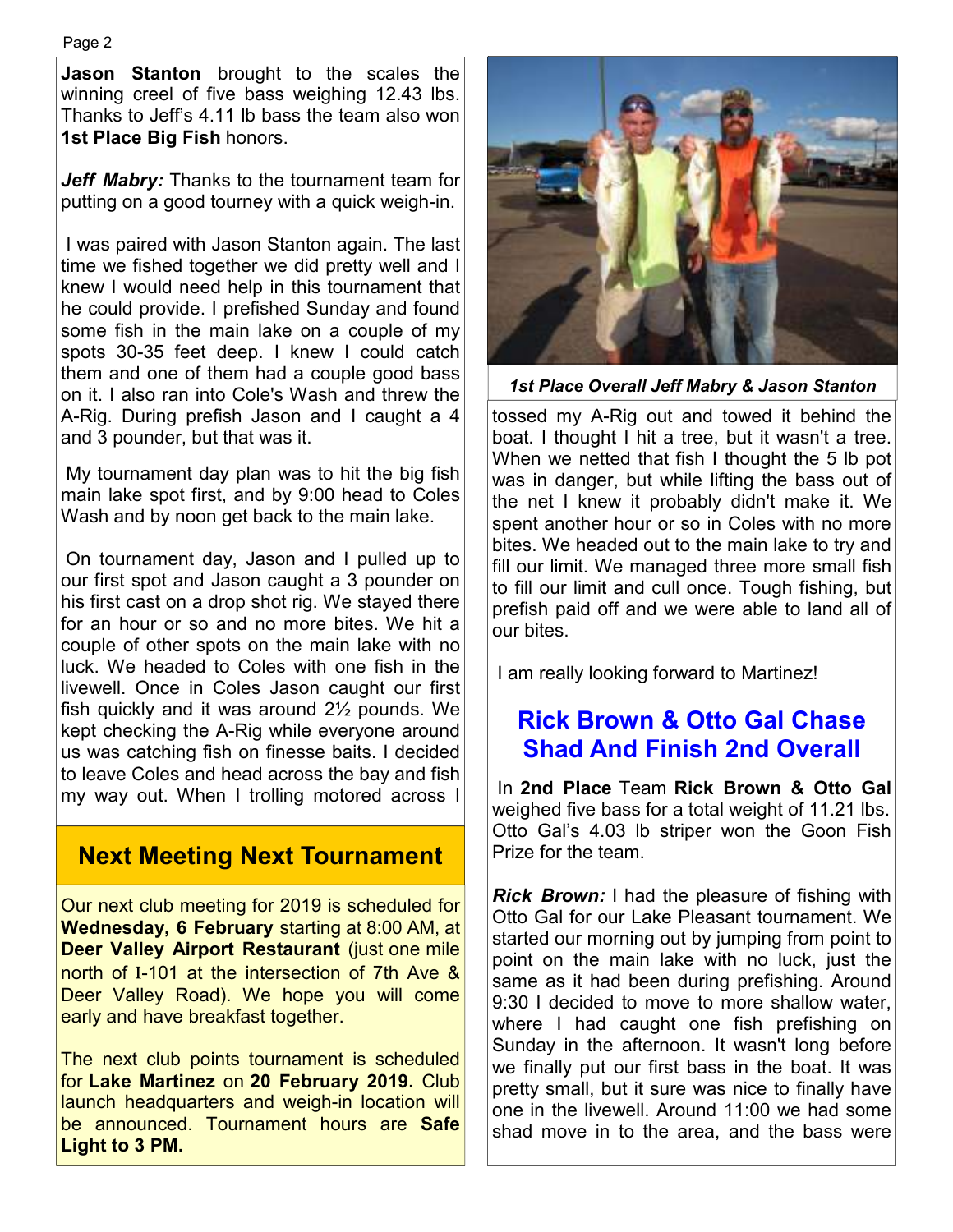

*2nd Place Otto Gal & Rick Brown*

chasing. Over the next hour or so we managed to put together a limit, right place at the right time. Then the bite died for the bass, however, both Otto and I caught 4 lb stripers. We caught our fish on small various shad colored swim baits, and one on a Chigger Craw. Thanks to the Midweek Bass Anglers crew for a well run tournament as usual. Congrats to team Mabry and Stanton for the win.

### **Team Larry White & Jeff Bradley Fish Coles Wash For 3rd Place Finish**

 Team **Larry White & Jeff Bradley** weighed five bass for 8.49 pounds and took home **Third Place** honors.

*Larry White:* Congratulations to Jeff, Jason, Rick and Otto. It was not fun watching you guys catch the bigger fish from the same area Jeff Bradley and I were fishing - after we had caught the little ones...LOL.

 I was fortunate to draw a great partner in Jeff Bradley. What an interesting person and a very good fisherman. If you are lucky enough to draw Jeff you're in for a treat.

#### **Membership**

As of January 18, 2019 the Midweek Bass Anglers of Arizona consists of **90**  dues paid active members.

 We caught our fish in Coles Wash on swimbaits, dropshot, and Texas rigs. We caught over two limits. It was a fun day and after 10 AM we were not lonely in the area we were fishing.

Jeff Bradley: Let me just start out by talking about my partner. Larry White is a joy to fish with. He has a great attitude and I felt completely comfortable talking with him while planning our tournament. Larry knows Lake Pleasant well while I had never fished there. We spoke several times on the phone prior to the tournament and it was easy to tell he knew what was happening and that I was in good hands. I've only been a member of the club for a couple of months and Pleasant was only my second tournament, so I felt a little out of place. Larry made everything about this outing easy and I can't thank him enough for a great couple of days fishing.

 We went out Tuesday to pre-fish. The weather wasn't great. It was cold, windy and rain was threatening all day. We started in a cove that was loaded with submerged timber. It should have been great, but we got just one bite and it was a short strike on a craw Larry was throwing. The bass took the claws on the lure! Larry and I joked about trailer hooking a Texas rig. We joked about a lot of things for two days. The guy is a riot. We didn't get anything else in the cove so we moved out on the main lake and tried a long point, nothing. We tried a bluff wall, nothing, we hit a ledge Larry had marked on the map, nothing. I mean we were fishing things that had to hold fish, but we couldn't get a bite. So we packed it in just after noon on prefish day. On the way back to my truck Larry suggested for the tournament we just sit on a spot he knew and figure out what they'll bite. We know the fish are there we just have to find the right lure and presentation. How could I disagree with the guy? If you know Larry, you know why. This guy knows the game.

 So tournament day comes and we're boat number 1. We're going to get our spot! I mean the boat is wrapped in the American flag. How could we not? I didn't know where Larry's "spot" was and I'm still not sure if that cove we started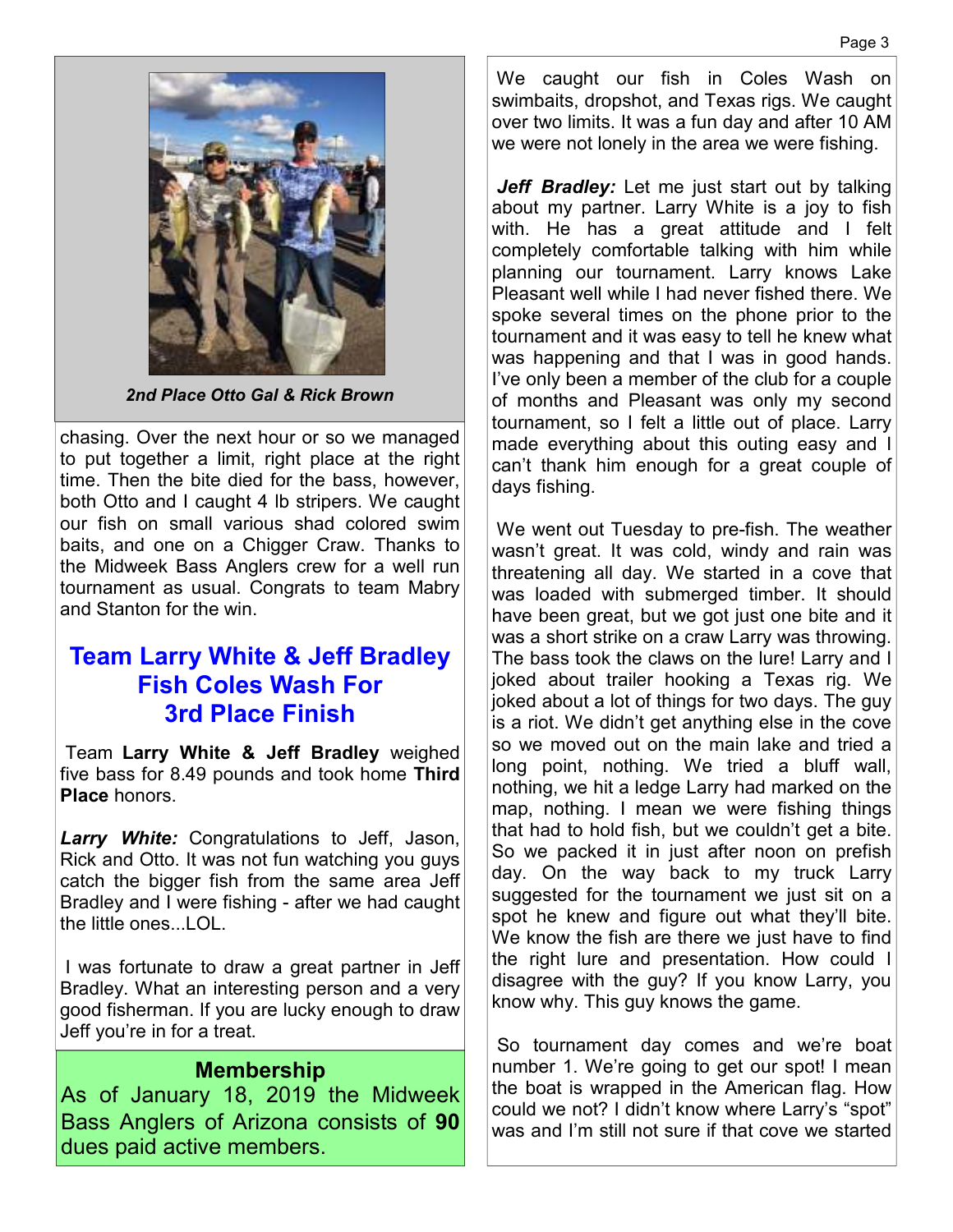

*3rd Place Larry White & Jeff Bradley*

in Tuesday was it, but that's where we went and we're staying with our plan. Sit on it and figure it out. We went a couple of hours without a bite; throwing a bladed jig, drop shots Texas rigs, and Keitech swimbaits. Larry had gotten a few more short strikes, I had gotten nothing. So I decided to go a little rogue and put on a pink, muti-colored flake worm that I had gotten from an MTB box months before. We're still attacking the trees. There have to be fish on those trees, right? All of a sudden, bam, I got a fish on that fruity worm; a decent one too. But one fish is lucky; two is a pattern, so they say. Another hour goes by without a bite.

 A friend of Larry's is fishing close-by and he's got 4 bass in the livewell. He thinks they are males guarding territory off these little secondary points in the cove. This guys catching fish and he's telling us how he's doing it, so we decide to give it a try. Small Keitech up on the bank. Bam, Larry gets one, maybe we found it. It came off the inside of the point going into a little cut. We continue up the bank and come to a second cut. Larry gets two more on

#### **Tournament Statistics**

Sixty-one men fished 8 hours each, bringing 49 bass to the scales for a total weight of 78.62 pounds with a 1.28 pound average total catch per fisherman. The average weight of each fish was 1.60 lbs. All but two fish were released back into the lake after weigh-in to fight again another day.

his drop shot. We just need one more to get a limit. Larry gets it in that second cut out in the middle of it. We lock it down on that spot and I pick up a drop shot. First cast and I have a fish on. This thing is stripping line like there is not even a brake on the reel. Larry is hanging off the boat with the net, I'm just trying not to hurry it in with this light rig, and we're both excited. This thing is big! Then all of a sudden everything stops. No more line pulling, no more tug, but my rod is still bent to the max. We hold onto it for a bit, hoping he'll make another run, he doesn't. We finally back the boat up keeping the tension. The fish isn't moving. When I get over it I grab the line and start pulling up. The leader knot gives and it's all over. He got me in a tree and I didn't have the rig to get him out. Defeated at this point I'm kind of losing my mind. The bite is happening and we're sitting on it. I can't get a knot tied and I can't figure out why. A little arthritis from playing drums for 40 years I guess, I'm in a hurry, I'm disappointed, I just can't get it done. I finally just gave it to Larry to re-tie. He could tell I was losing it. So Larry's tying me a new leader and I pick up the fruity worm Texas rig. This is my comfort zone and I need to calm down. A few casts into the center of that cut and I'm hooked up again. I'm not massaging this one, plus I've got a heavier rig in my hand. I drag it around to the other side of the boat before Larry realizes I have a fish on – guess I should have mentioned to Larry early that I had a fish on. We get it in and have our first cull. We catch a few more on that spot and cull one more time before it shuts down. We've got 8-9 lbs and about 90 minutes left to fish. We headed out to the middle of the cove looking for mama but don't find her. I caught one more fish off the side of a tree, but he doesn't help us.

 We make one more stop on the way in but don't get anything. We're feeling ok though. We've talked to several guys and many only had one fish. Turns out it was a pretty tough day for most of us. Larry's plan worked and I never doubted him. We had three of Larry's fish and two of mine. I'm pretty happy with my day. We were sitting in third when we left the weigh-in and just hoping it would hold up. I'm pretty stoked. This is my second boat tournament ever and the first one I've had a shot at placing in.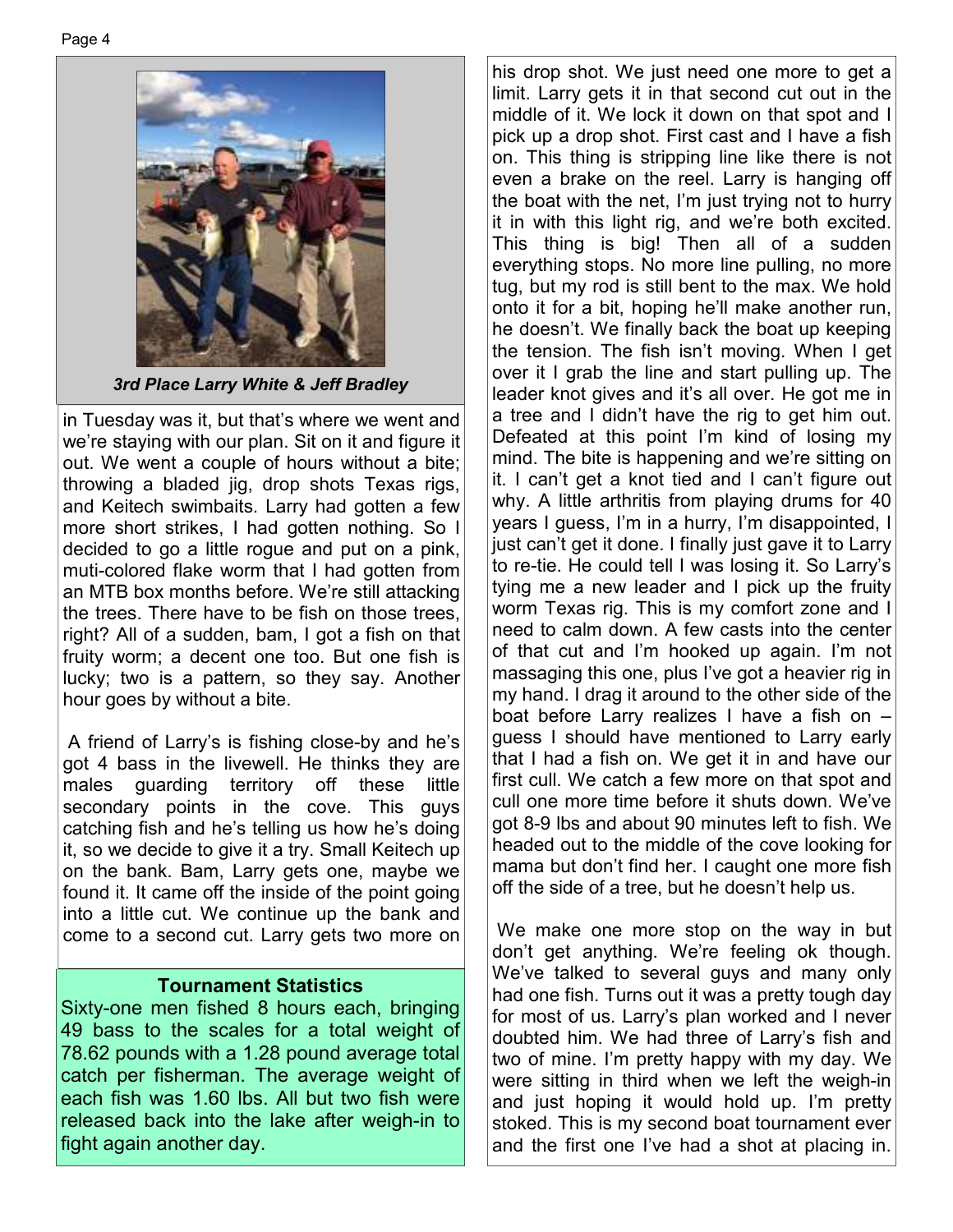Larry of course wants first place but he knows I'm pretty amped. I didn't get off without a little ribbing about the one that got away, but I had it coming, and I had it coming from Larry!

 Thanks to all the guys who helped run the tournament. Gary Senft told me at my first one that he thinks this is the best club in town and I'm grateful to be a part of it.

## **Team Tom Savage & Mike Adamson Fish Castle Creek And Finish 4th Overall**

 Taking home **4th Place,** Team **Tom Savage & Mike Adamson** weighed five fish for a total weight of 6.79 lbs.

*Tom Savage*: Congratulations to Jeff Mabry and Jason Stanton on their impressive win. Wow, was I ever pleasantly surprised; the weather was beautiful and we were lucky enough to catch eight fish. This was the third time I had the pleasure of fishing with Mike Adamson. Mike is great company and a very good angler. We fished all day in the Castle Creek area. Our first fish was caught on a flick shake with a purple 'Montoya' Mutilator Robo worm in about twenty five feet of water next to a cliff wall. We found that we had to fish very slowly, painfully slow. One fish was caught on a very light Carolina rig with a tiny brush hog. The rest of our fish came on drop shot Morning Dawn worms and three inch Hologram Shad. I'd like to thank Ray Riley and Gene Turner for prefishing with me. All that frustrating time on the water helped Mike and I develop a plan.

**Mike Adamson:** Fishing with Tom Savage is always a pleasure even though he misses a lot of good quality fish (inside joke). We fished in Castle Creek the whole day and caught fish in 10 to30 feet of water along the east wall starting at the point. We caught the fish on flick shake, drop shot and Carolina rigs, mostly tipped with a green pumpkin or morning dawn varieties of worms. Looking forward to next month as Martinez will be a new experience for me.

# **Jeff Mason & Tom Atherton Catch 2nd Big Bass In Humbug And Finish 5th**

 A three fish bag weighing 6.76 lbs was enough to earn Team **Jeff Mason & Tom Atherton** the **5th Place** money. Jeff's 3.29 lb bass took **2nd Place Big Fish** honors for the team.

*Jeff Mason:* Congrats to Jeff and Jason on their 1st Place finish on a tough day at Lake Pleasant. After two days of zero bites of prefishing I wasn't expecting much in the way of bites Wednesday.

 I was paired with Tom Atherton who I have fished several tournaments with before and we





*4th Place Tom Savage & Mike Adamson 5th Place Tom Atherton & Jeff Mason*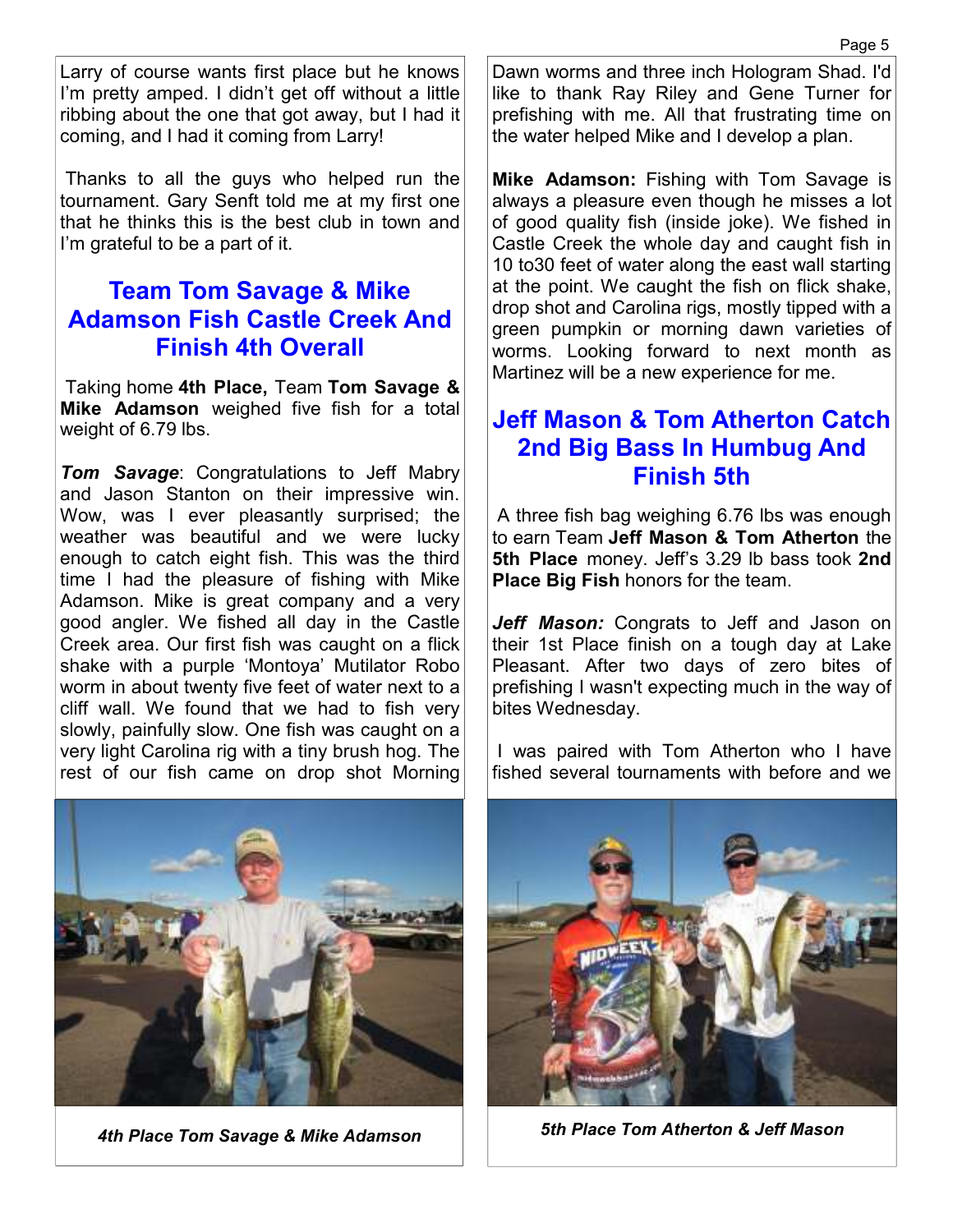had a good time as always. Being the start boat we decided to stay in the south part of the lake to start the day and go up to the Humbug area later in the morning. To my complete surprise we caught two drop shot fish off an island using a red worm in about 15 feet of water; one at 9:00 AM and another one 20 minutes later. After getting that first fish in the boat you would have thought we won the lottery with all the fist pumping and celebrating we were doing! We decided to head up into the Humbug Cove at about 10:30 to fish for awhile and then come back to the area where we caught the two fish. I caught the 2nd Big Fish (3.26 lbs) of the tournament up in the Humbug on a white Chatterbait in eight feet of dirty water and it was the only bite we got up there. At 12:30 we left Humbug and headed back to the area where we caught the first two bass. I had a fish on and got popped on another but could not keep them hooked. I hope Tom and I get a chance to fish together again sometime.

*Tom Atherton*: First, congratulations to Jeff and Jason on their win, and big thanks to John Hawkins and John Reichard for being shuttle drivers. Fishing was tough for us today; I only had one small tap on the drop shot all day. Fortunately my partner Jeff Mason was able to land three fish, which I was very happy to net for him; especially when that fish turned out to be the 2nd place 3.29 pound big bass of the tournament!



# **Team Luke Spreitzer & Jack Shearer Prefishing Bite Holds Up for 6th Place Finish**

 Team **Luke Spreitzer & Jack Shearer**  weighed five bass for 6.49 pounds and took home **6th Place** honors.

*Luke Spreitzer:* After prefishing Monday with my partner Jack Shearer, we had not figured out what the fish were doing and where they were located. Come Tuesday, I decided to go out and prefish again even though it was overcast and going to rain. As luck would have it I got on a topwater bite using a KVD sexy dawg walking bait in the backs of the main northern coves. I fished all of Tuesday in the rain and caught a few more bass. Come tournament day Jack and I were ready and we knew where the fish were and what to do to catch them. I think we caught 8 fish all day and lost a decent one that we did not get a chance to see. Overall we had a fun day of fishing and Jack was a great co-angler. Great job to the 1st,  $2^{nd}$ , and  $3^{rd}$  place teams; it was fun seeing you guys back there in the cove and talking with you on tournament day. Great job to the weigh-in team and also good luck to everyone at Martinez next month.

## **Greg Utton & Pat Johnstonbaugh Find Fish On Vertical Walls And Finish 7th Overall**

 In **7th Place** Team **Greg Utton & Pat Johnstonbaugh** weighed four bass for a total weight of 3.69 lbs.

*Greg Utton:* Congratulations to Jeff and Jason for impressive results on a really tough tournament - Winter pattern, low water temps, post frontal, and cold blue bird weather.

 We started out in Jackass Cove and couldn't find anything there. During practice, we found a lot of fish and bait in Castle Creek. They weren't really biting, but at least they were there. We tried a number of locations even trying to go deep in the mid-channel, but nothing doing, they *6th Place Luke Spreitzer & Jack Shearer*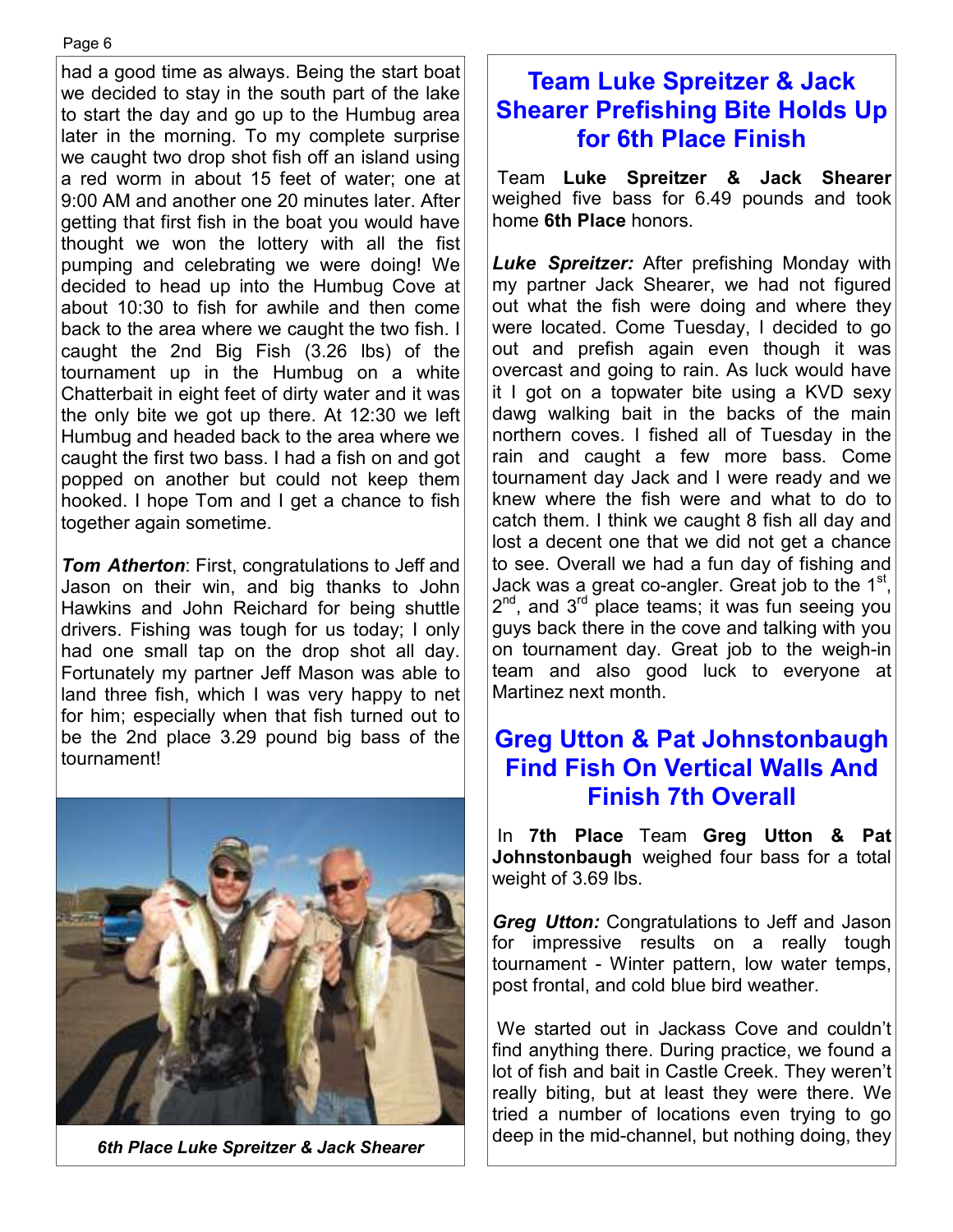just didn't want to play. About 9:30, we moved farther up the cove and I decided to try some rock bluffs thinking the fish were as cold as we were. I got snagged and had to re-tie, so I used the stop-lock on the trolling motor to keep us in one location. Pat decides while we are parked, there had to be fish by this particular rock and he caught one right away. Immediately we had a pattern. We park the boat by the bluff while I re-tie and Pat caught another one. The pattern was firmly established. Then I finally got a line in the water and caught our biggest fish. We ended up with four fish from that area. About 12:00 the fish went back to sleep. They had played enough.

 We caught our fish on dropshot using oxblood worms and PB&J worms in about 25 feet of water fishing "real" slow.

 I enjoyed fishing with Pat. He's a great trooper with a good attitude. Hope to do it again.

**Pat Johnstonbaugh:** First of all I would like to say thanks to the MBA weigh-in crew, set up staff, and ramp transport for their help. Also, congrats to Jeff Mabry & Jason Stanton for posting big numbers in difficult conditions and finishing in 1st Place.

 Let me start out by saying, "I hate cold weather!" I know, I know, it wasn't that cold to most people. However, I've lived in hot or tropical weather all my life and 50 degrees is cold to me - that means wearing 3 shirts and 2 or 3 layers of pants (with back up clothing in case that wasn't enough). If it had been raining and windy, I would have been in serious trouble. It turns out the weather was really nice and I think we lucked out when the rain avoided showing up on Wednesday.

 My boater was Greg Utton who was the nicest guy and a pleasure to fish with. We weren't able to prefish together due to our schedules but I was able to get out to Pleasant the weekend before on my own boat. My prefishing didn't go well though: one fish on one day and one fish on the other day, both on a Lucky Craft jerkbait. I was skeptical going into the tourney with post storm conditions and 55 degree water, but being with Greg gave me a lot more confidence than being on my own.

 I don't know Lake Pleasant very well, but Greg started us in Jackass Cove where I tried using a jerkbait with no luck. We didn't see any activity on the graph and came up empty so then we moved to Castle Creek. There seemed to be a lot of bait and fish showing up on the graph so we settled on a couple of offshore spots since a couple of boats were already in our target locations. In a couple of hours which included scanning the shores and points, we hadn't received a bite. We moved more toward the back of Castle where we finally had some luck. There were some vertical walls that we eventually fished where we got a few bites. It felt good to feel the first fish of the day -- (heck, I would've been happy with a blue gill just to let me know at least something was eating). We were fortunate enough to find 4 fish in that same area between 10:00 and 11:30. I caught my fish on dropshot in about 15 to 20 feet of water using a Robo Worm Fat - Oxblood color/red flake. Winter conditions warranted cutting the worm down in size but I used them full size and the bass didn't object. I tried jerkbaits, small green jigs, A-rig, swim bait with underspin and a sinking glide bait but nothing got me a bite other than a dropshot.

 In the last year I've watched hundreds of You Tube videos, I went on 2 guide trips with Gary Senft, and I spent just about every Saturday and Sunday on the water with my new Ranger that I purchased in April 2018. Is it a rock or a fish? I have trouble sometimes feeling a dropshot bite while my bait is moving so I like to pull my bait over a rock and just dead stick it with a tight line then pull it over the next rock and come to a stop again always keeping a tight line. If I'm stopped and I feel something, then I know it's a bite. I've fished with Gary, Roger Root, and now Greg Utton - gaining experience with each. Oh yeah, it also helps that I splurged and bought a G-Loomis NRX JWR medium power extra fast rod for finesse fishing and I can feel everything now. I don't miss bites anymore.

I had a lot of fun participating in this event and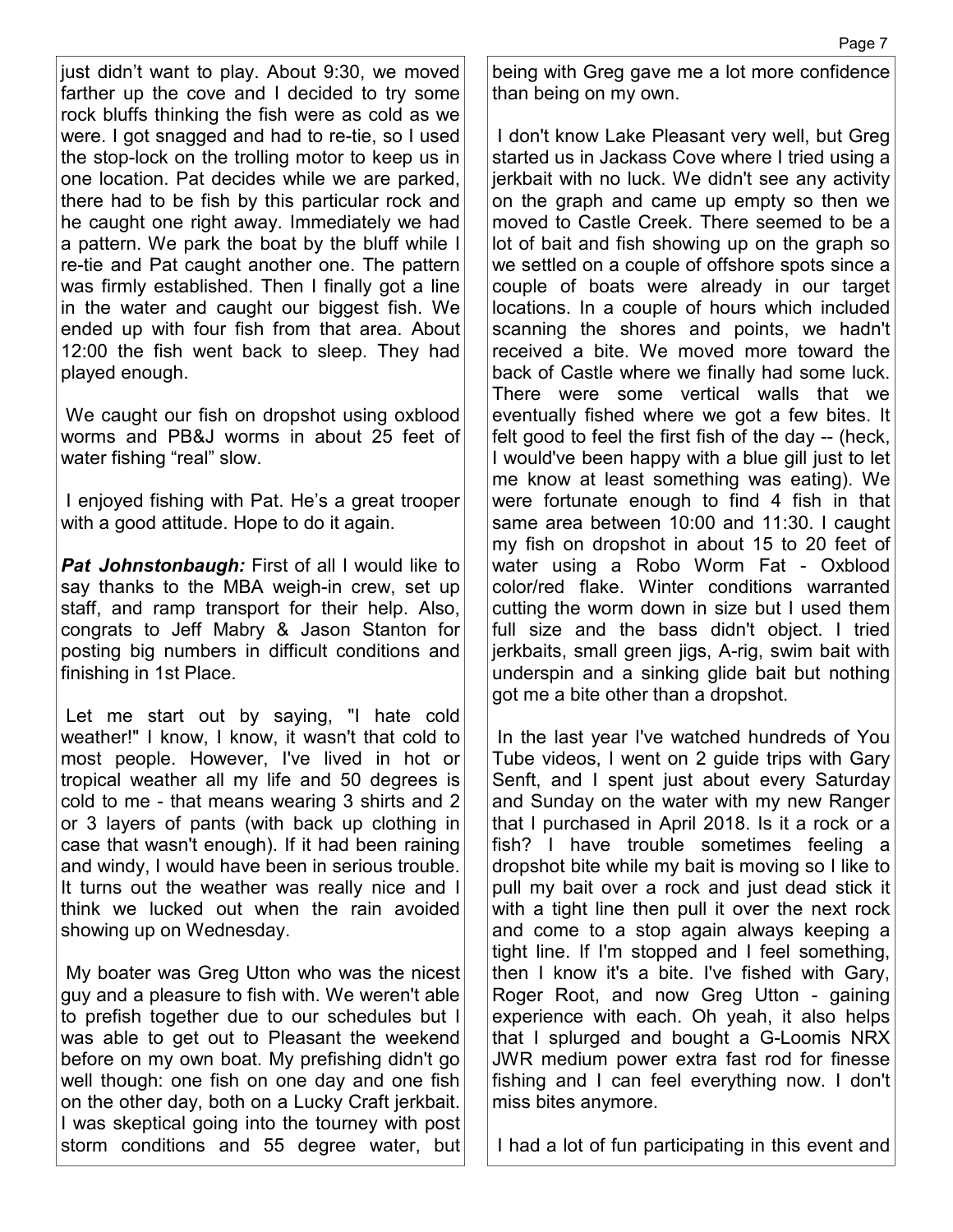enjoying the company of my new friend Greg Utton. Greg caught our biggest fish and we ended up with 4 in the boat. We felt very fortunate to catch a few fish and had a good time doing so.

# **Team Rusty Murdock & Rob Panaitescu Finish In 8th Place**

 Team **Rusty Murdock & Rob Panaitescu**  weighed three bass for 3.36 pounds and took home **8th Place** honors and finish in the money.

**Rusty Murdock:** We fished drop shots all over the lake to squeak out our three bass.



*8th Place Rusty Murdock & Rob Panaitescu* 

#### **Weighing-In**  *By Gary Martlage*  **Tournament Director**

 Our first tournament of 2019 is now history. With half of the field 'blanking', one cannot say that it started off with a bang, but as always, someone always figures it out. The weigh-in site looked more like a Yuma ghost town, which lead into my next comments.

 Our next tournament will be at Lake Martinez on the Colorado River. If you want to catch lots of fish, and maybe one over 5 Pounds, this one is for YOU! I have heard comments from fishermen being hesitant to travel to this paradise, but I will guarantee you, the fishing will be excellent.

 Leading up to our Martinez tournament, **Ken Howden**, of Holiday Mobile Marine service will be the guest speaker at our next club meeting. He will discuss and take questions about fishing Martinez Lake area. Ken has fished this area for many years, and has had success in many competitions over the years. He is knowledgeable about the techniques of catching fish, camping, and lodging in the area, and general information about navigation on the Colorado River. If you have any interest in joining us at this great fishery, you will want to attend this meeting.

 The 5 lb pot is well over the \$2,000 mark; if you are in the pot, and are not planning on fishing - **THANKS FOR THE DONATION!**

 Let's have a great turnout next month at Lake **Martinez** 



**Guest Column**  *By Greg Utton* 

# **National Anthem Protocol – Did You Know?**

 When the National Anthem is played or the US Flag is presented, the common response from most people is to stand and remove their hats and put their right hand over their heart. After having been in the military, that always seemed, well...inadequate to me.

 Many people are not aware, but the protocol for the flag and National Anthem changed in 2008 when President Bush signed the 2009 Defense authorization act. The following is an excerpt from that law.

\*36 U.S. Code § 301 - National anthem

 (B) Members of the Armed Forces and veterans who are present but not in uniform may render the military salute in the manner provided for individuals in uniform."

 So, the next time you are at a bass tournament and the National Anthem is played and you are a veteran, instead of placing your hand over your heart, feel free to render your sharpest salute.